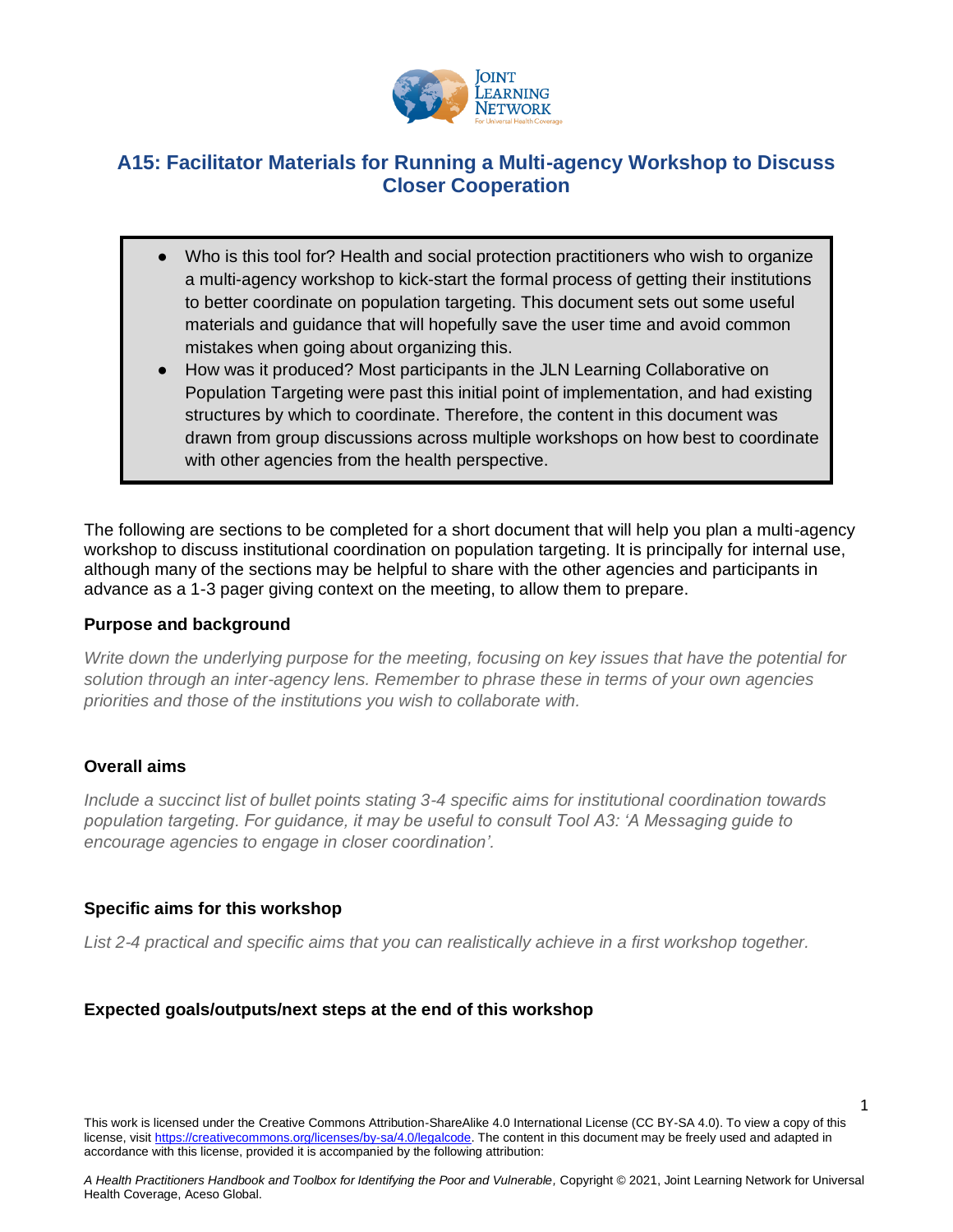

*Link the above aims to 2-4 specific achievements and/or outputs that the discussion can be geared towards. For example, a schedule of future meetings with aims for each, or an agreement in principle to work together on particular topics. These will help you to plan and pace your agenda.* 

## **Which institutions need to attend?**

*List out the agencies that you wish to be present. Think about whether you wish to start with a long list of all possible affected institutions straight away, or start with a smaller group of the key actors.* 

#### **Which individuals need to attend?**

It is very important to make sure that the right people are selected from the start. Ensure that the *people being invited have the necessary job scope, authority and responsibility to make the agreements/decisions you need. Consider from your own side if involving more or less senior officials will be helpful. It may be useful to have an 'A' and 'B' list so that if a particular individual is not available you can ask them to send a particular deputy.* 

## **How will we go about inviting them?**

*You may be able to co-opt an existing meeting or group where the target individuals will already be together. Failing that, make sure the invitation comes from an appropriate level of seniority from your side, and offer to pay and travel, accommodation and organizing expenses yourselves as a gesture of goodwill.* 

#### **What preparation work is needed before the workshop?**

*To make the best use of time, it is often helpful to ask participants to complete particular tasks in advance of the meeting. This might include preparing a short presentation, filling in a survey, reading a briefing document, or coming prepared with answers to a few key questions that will be the focus of the meeting.*

#### **Facilitation**

*List out the key roles that specific individuals will play in the meeting (Chairperson, Speakers, those in charge of logistics for the meeting). In selecting a chair, consider whether a neutral third party would help to promote a more open and inclusive discussion, or perhaps co-chairs from more than one agency.* 

#### **Agenda**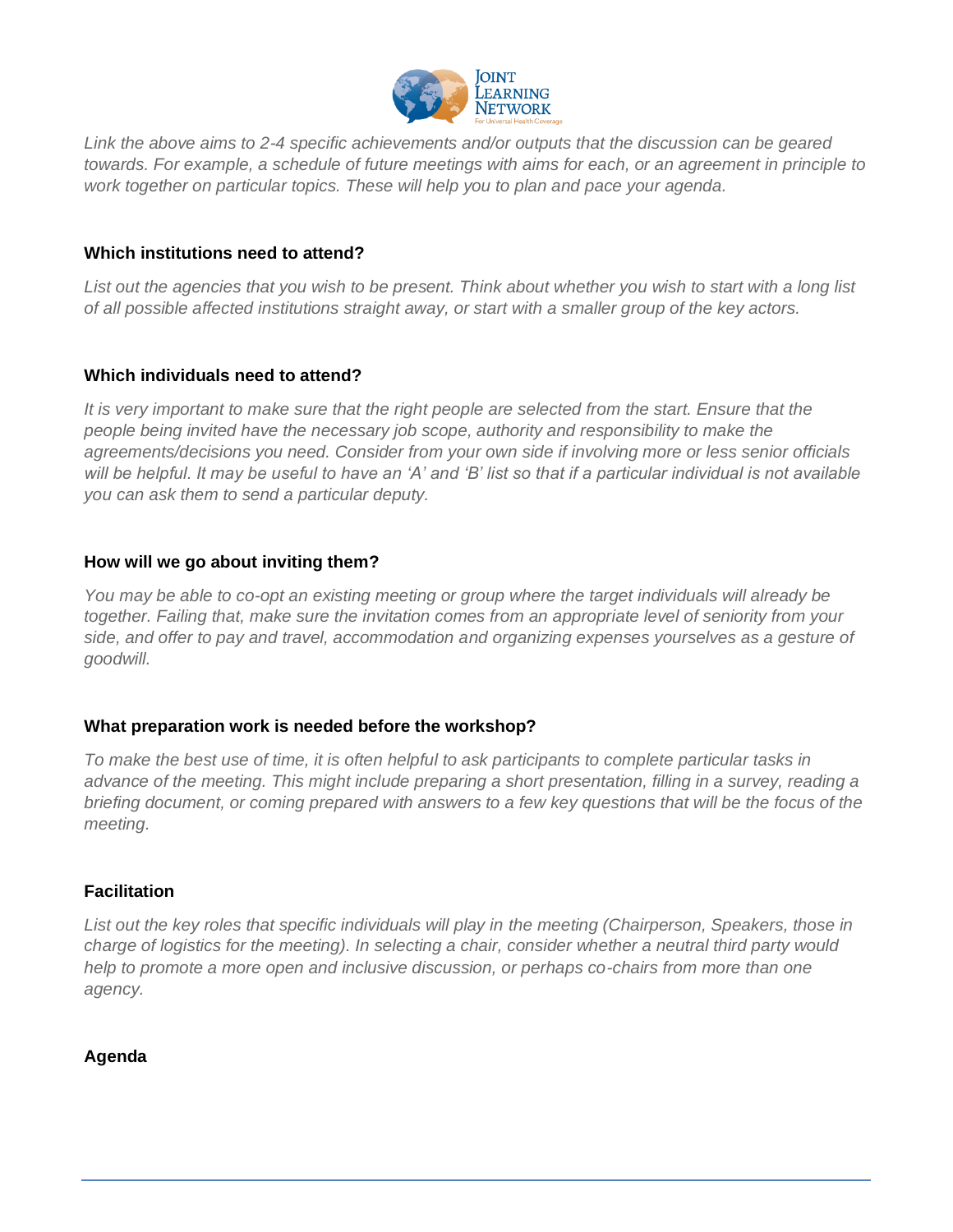

*Your agenda can be as long or short as you wish, but should make time to get to know one another at some point if existing relationships are not that close, rather than getting 'straight down to business'. Some possible ways to structure the discussion could be:*

- *1. Option C (Issues-based agenda):*
	- *a. Welcome and introductions*
	- *b. In what ways is lack of coordination between our agencies holding back the efficiency and effectiveness of population targeting?*
	- *c. What would be the 2-3 highest impact areas where our agencies could cooperate on population targeting?*
	- *d. What mechanisms and mandates exist to do this right now?*
	- *e. What are some of the barriers that currently prevent our agencies working together in this way?*
	- *f. What actions would help to address these barriers?*
	- *g. Agree actions to prioritize and future meeting schedule*
- *2. Option B (Institutional agenda)*
	- *a. Welcome and introductions*
	- *b. Agency A presents its perspective on opportunities to improve population targeting through institutional coordination*
	- *c. Agency B presents its perspective on opportunities to improve population targeting through institutional coordination*
	- *d. Agency C presents its perspective on opportunities to improve population targeting through institutional coordination*
	- *e. Group discussion of common themes emerging from the presentations*
	- *f. Agree actions to prioritize and future meeting schedule*
- *3. Option C (Functional agenda)*
	- *a. Welcome and introductions*
	- *b. In what ways could data collection for population targeting be improved by our agencies better coordinating?*
	- *c. In what ways could assessment for population targeting be improved by our agencies better coordinating?*
	- *d. In what ways could enrolment for population targeting be improved by our agencies better coordinating?*
	- *e. Agree actions to prioritize and future meeting schedule*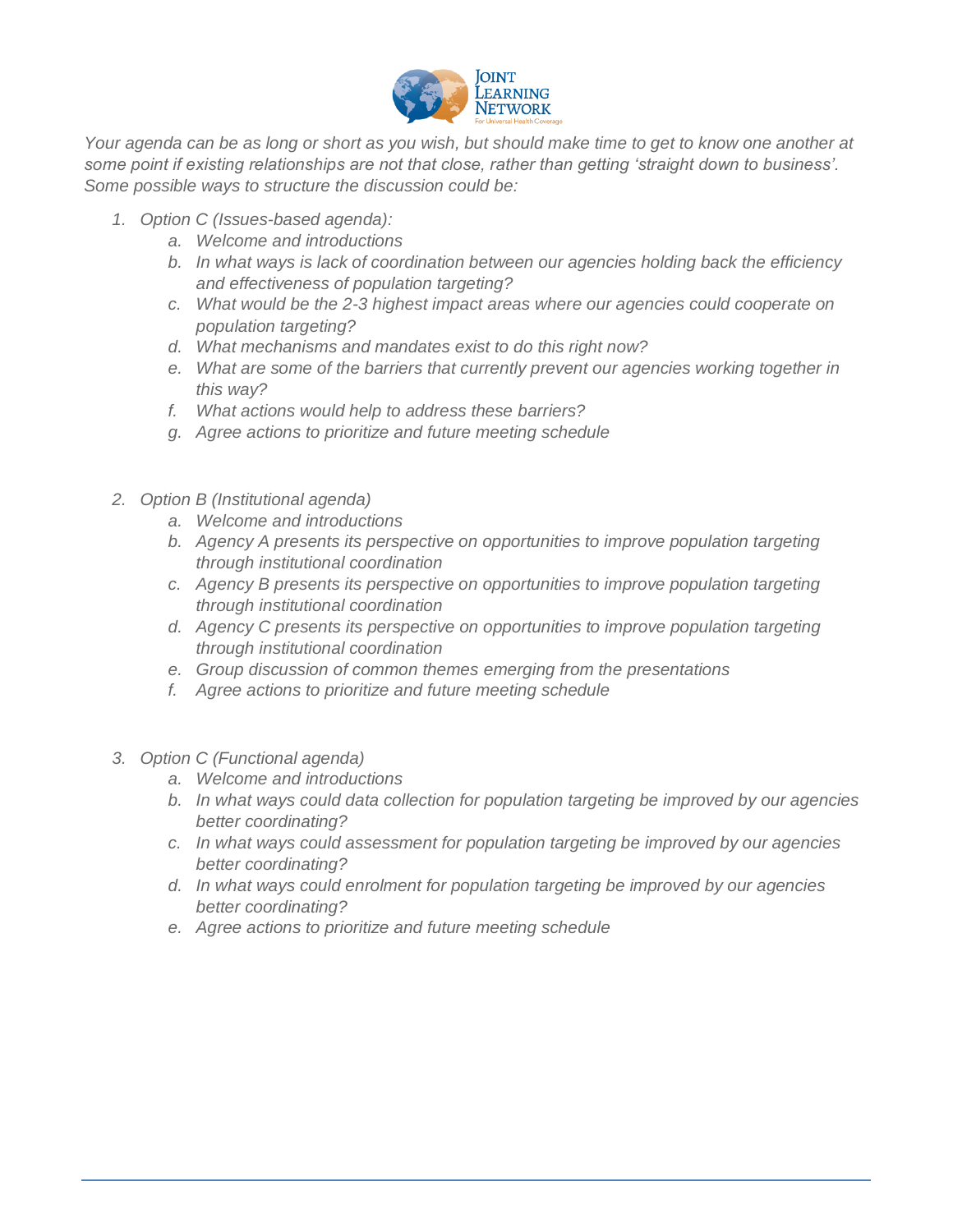

Background: *Text here*

#### Session Description (including goals for the session at hand): *Text here*

*Chair: Text here*

*Speakers: Text here*

*Administrative staff / Organizers: Text here*

#### Session agenda and topics:

- *Introductions and Agenda (X mins)*
- *Speaker 1 presentation on*  $\angle$  (*X mins*)
- *Speaker 2 presentation on*  $\angle$  *(X mins)*
- *Group Discussion (X mins)*
- *Conclusion and Next Steps (X mins)*

Materials required: i*.e., Pre-read, Pre Workshop activities, PowerPoint slides, pre-workshop survey*

#### Key things to think about before the meeting:

- Focus on these themes...
- Come prepared with answers to the following questions: